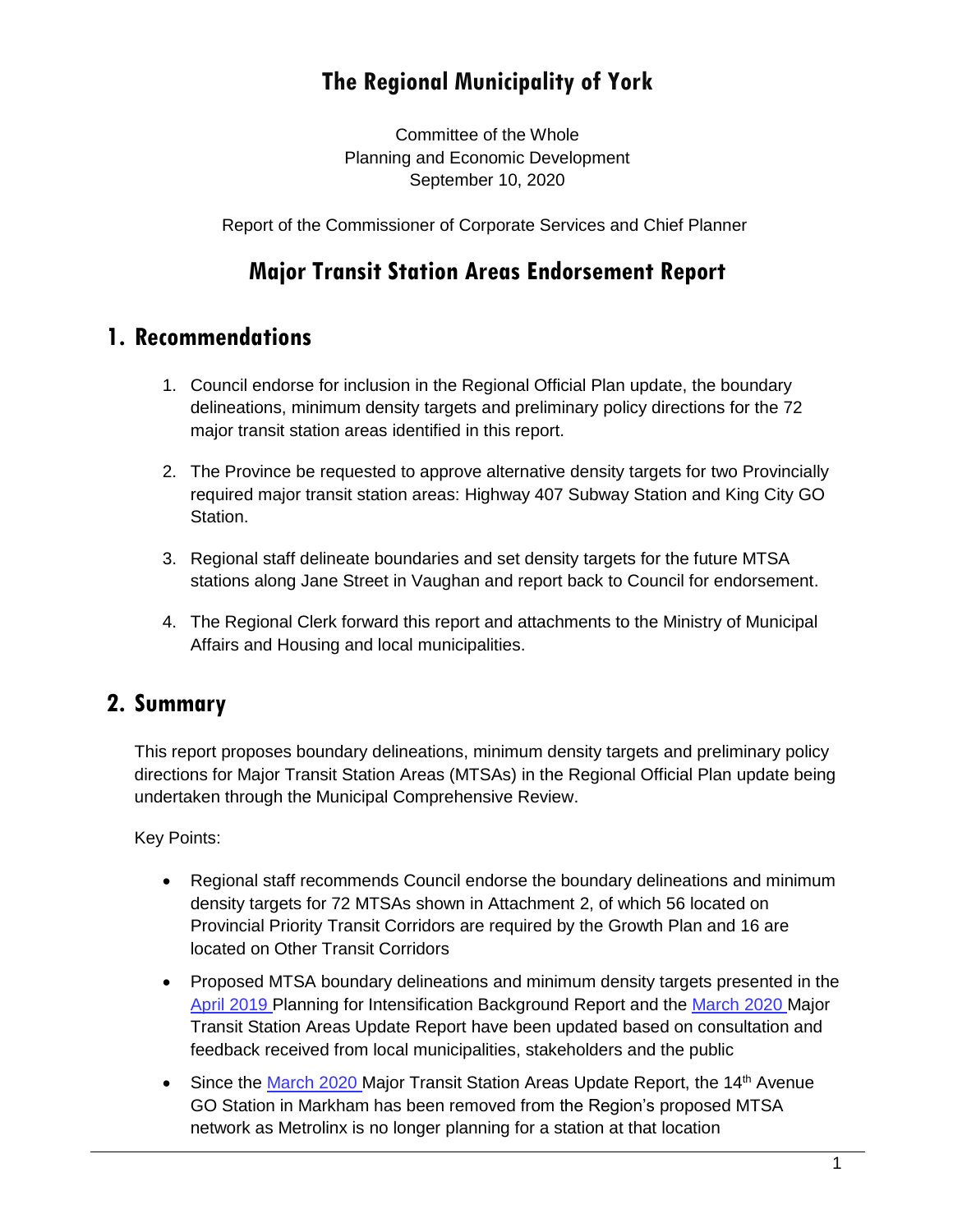- The Gormley GO Station MTSA in Richmond Hill has been added per Council direction
- Further to Council direction in March 2020, Attachment 2 identifies future stations along Jane Street BRT Corridor based on the Viva Network Expansion Plan for inclusion in the Regional Official Plan as MTSAs following finalization of station location and boundary delineation in consultation with City of Vaughan staff
- Additional MTSAs may be added, as appropriate, when the timing of future higher order transit corridors and station locations becomes certain
- MTSAs strengthen and enhance the Region's planned urban structure and advance city building initiatives set out in the Regional Official Plan and local municipal official plans
- Preliminary policy directions for MTSAs are set out in this report to inform updated Regional Official Plan policies

# **3. Background**

#### **Provincial Growth Plan directs the Region to delineate Major Transit Station Areas**

Under the Growth Plan, upper-tier municipalities, in consultation with local municipalities, are required to delineate boundaries and set minimum density targets for MTSAs located on Provincial Priority Transit Corridors. Priority Transit Corridors are identified in Schedule 5 of the Growth Plan and shown in Attachment 1. Provincial Priority Transit Corridors reflect existing transit corridors as well as funded future transit corridors. In York Region, they consist of portions of Highway 7 and Yonge Street Corridors with funded Bus Rapid Transit (BRT), Barrie GO rail line north to Aurora Station, Stouffville GO line to Markham Centre and three stations on the Spadina subway line located in York Region.

MTSAs are defined in the Growth Plan as areas within an approximate 500-800 metre radius of a higher order transit station and representing a 10-minute walk. MTSAs on Provincial Priority Transit Corridors are to be planned to have a minimum density target of:

- 200 residents and jobs combined per hectare for subway stations
- 160 residents and jobs combined per hectare for light rail transit or bus rapid transit
- 150 residents and jobs combined per hectare for the GO Transit rail network

Planning for MTSAs is intended to be long-term. There is no timing requirement in the Growth Plan for MTSAs to achieve these densities; they can be achieved after the planning horizon, which is 2041 in the current Growth Plan and proposed by Amendment 1 to the Growth Plan to be 2051. Due to a number of factors including location, market demand, and others, some MTSAs will take longer to develop and this is appropriately reflected in the absence of a timing requirement in the Growth Plan.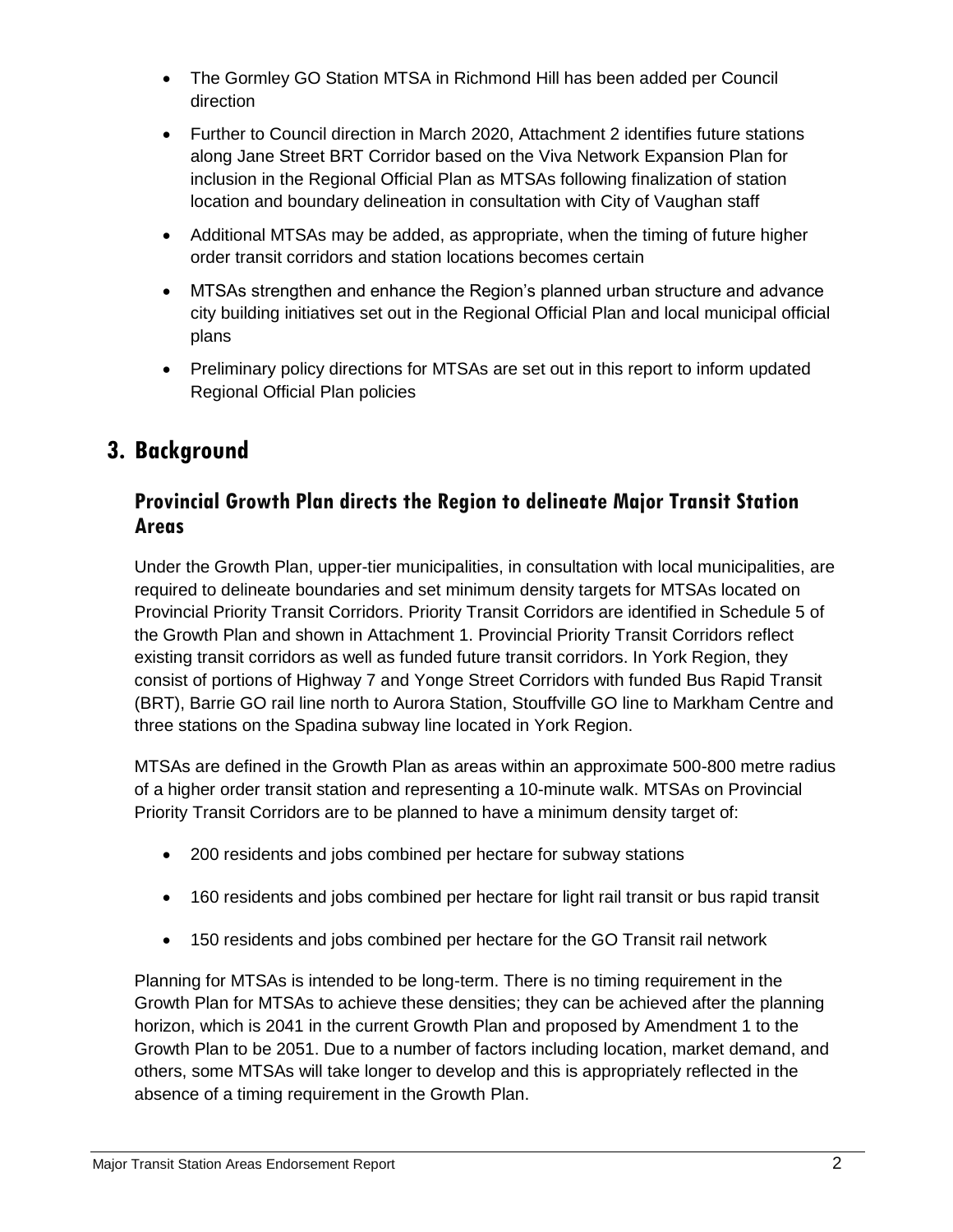MTSAs on Other Transit Corridors (see Attachment 2), are not subject to Growth Plan minimum density targets. Boundary delineations and minimum density targets have been proposed for all MTSAs identified in the Region, including those located on Other Transit Corridors.

### **Planning Act provides for the protection of Major Transit Station Areas from land use planning appeals**

Section 16 of the *Planning Act* restricts official plan and zoning appeals for areas that are identified as Protected MTSAs at both the Regional and local municipal levels. Staff intend to identify all MTSAs in York Region as Protected MTSAs, including MTSAs on Provincial Priority Transit Corridors and Other Transit Corridors. This allows them to receive protection from appeals on MTSA policies and land use planning matters. For Protected MTSAs, the following cannot be appealed in both regional and local official plans:

- Protected MTSA policies
- MTSA boundary delineations
- Minimum density target in number of residents and jobs per hectare
- Maximum densities with respect to building and structures
- Minimum and/or maximum heights with respect to buildings and structures
- Approved land uses

Once MTSAs have been delineated in the Regional Official Plan, local municipalities will be required to update their official plans and secondary plans to conform with York Region MTSA delineations, density targets and policies. Local municipalities have discretion to determine appropriate land uses, specific densities, building heights and other planning considerations to achieve the overall minimum density target for each MTSA set out in the Regional Official Plan.

#### **Regional Council endorsed the identification of 72 Major Transit Station Areas in March 2020, an additional Major Transit Station Area in Gormley and additional Major Transit Station Areas along Jane Street**

In [April 2019,](https://yorkpublishing.escribemeetings.com/Meeting.aspx?Id=8bda6571-44af-4caa-a948-ff957ab77206&Agenda=Merged&lang=English&Item=30) Regional Council directed staff to proceed with consultation on the Planning for Intensification Background Report which proposed 70 MTSA delineations and minimum density targets and 3 additional strategic growth areas. The background report also included guiding principles providing specific direction on how to delineate boundaries and set minimum density targets for MTSAs in the Region.

Earlier this year, Regional Council endorsed the identification of 72 MTSAs for the Regional Official Plan in the [March 2020](https://yorkpublishing.escribemeetings.com/Meeting.aspx?Id=607985f5-aa03-4d9a-a5a7-95e24db3da8e&Agenda=Merged&lang=English&Item=44) Major Transit Station Areas Update Report. Council also provided direction to include an MTSA at Gormley GO Station in Richmond Hill and future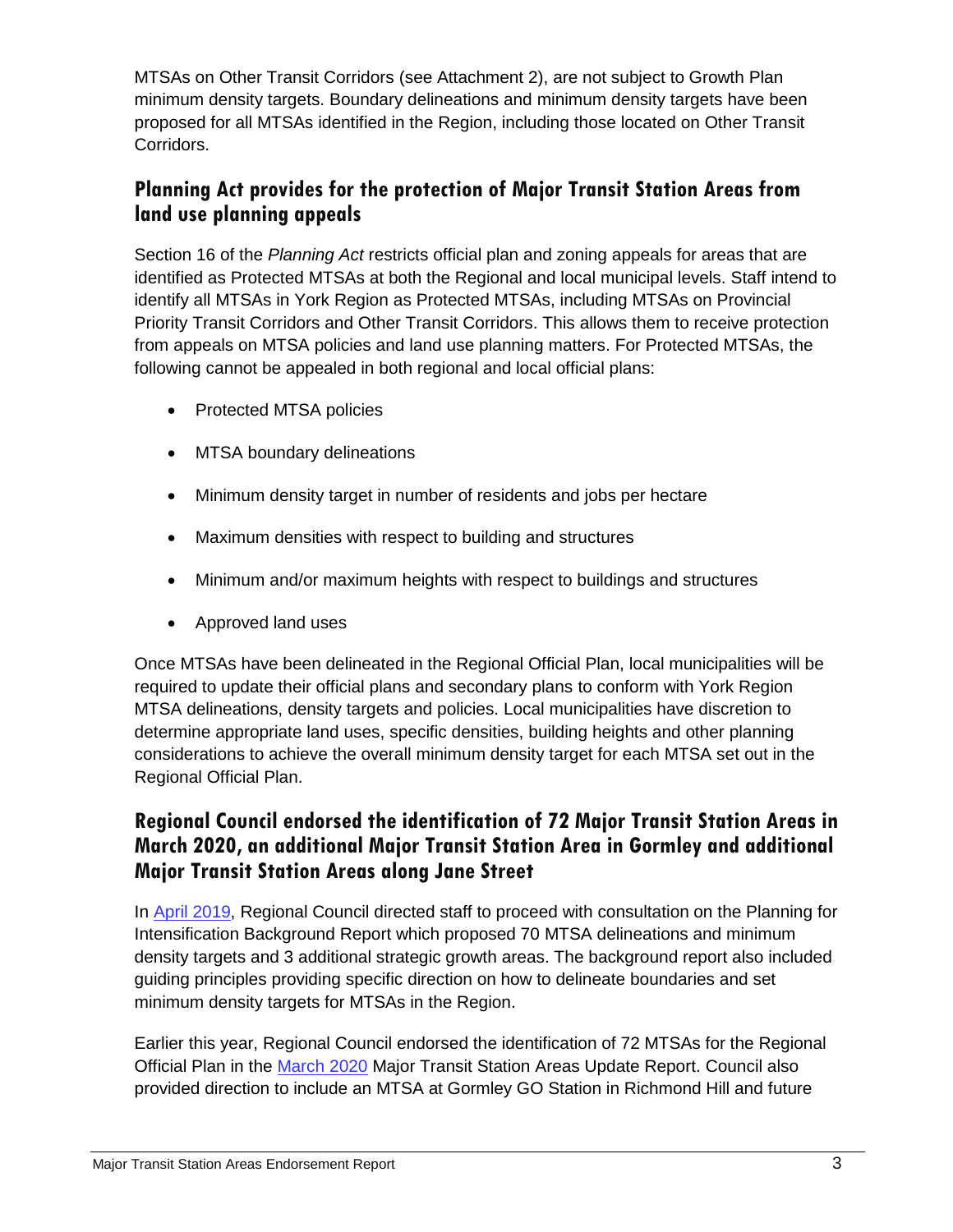transit stations along the Jane Street corridor south of Major Mackenzie Drive in the City of Vaughan. The March report also provided an update on the consultation process and results.

The identification of MTSAs, boundary delineations and minimum density targets are based on guiding principles developed by Regional staff further to Provincial direction, with input and feedback from local municipal staff. Throughout the past year, Regional staff consulted with various internal and external stakeholders, as well as the public on the proposed boundary delineations and density targets. Several adjustments to the proposed MTSA boundaries and minimum density targets were made as a result of the consultation process.

### **Major Transit Station Areas are key components of the Region's Intensification Strategy**

The Growth Plan requires the Region to develop an Intensification Strategy to demonstrate how the Region's intensification target will be achieved. York Region's Growth Plan minimum intensification target is 50%, meaning at least 50% of the Region's annual residential units are to occur within the delineated built-up area (see Attachment 1). MTSAs will form a key component of the Region's Intensification Strategy, providing locations along higher order transit corridors for higher density, mixed-use transit supportive development as well as locations for higher density employment development within employment areas. Intensification in these strategic areas provides important benefits including efficient use of land and existing infrastructure, increased housing options, support for a range of transportation options, complete communities and fiscal benefits to the Region and local municipalities by aligning growth and infrastructure investment.

All levels of government continue to invest significantly in transit projects in the Region, including the Spadina subway extension to Vaughan Metropolitan Centre, the VIVA BRT System as well as road and streetscape improvements. In York Region, Centres and Corridors are planned to achieve the most intensive and greatest mix of development, supported by over \$3.6 billion in transit infrastructure investment to date. The majority of the Region's MTSAs are located in Regional Centres and Corridors supported by subway and/or BRT, with others located on GO transit corridors. MTSAs located within these key strategic intensification areas support the Region's planned urban structure, optimizing existing and planned transit infrastructure investments.

# **4. Analysis**

### **Staff recommend boundary delineations and density targets for 72 Major Transit Station Areas be endorsed for incorporation into the Regional Official Plan update**

Regional staff recommend endorsement of 72 MTSAs for identification in the Regional Official Plan as shown in Attachment 2, of which 56 are required stations along Provincial Priority Transit Corridors identified in the Growth Plan and 16 are located on Other Transit Corridors. Gormley GO Station has been identified as an MTSA in Richmond Hill based on Council direction. The majority of the Region's MTSAs are located in Markham, Newmarket, Richmond Hill and Vaughan. Nine of the stations are shared between adjacent York Region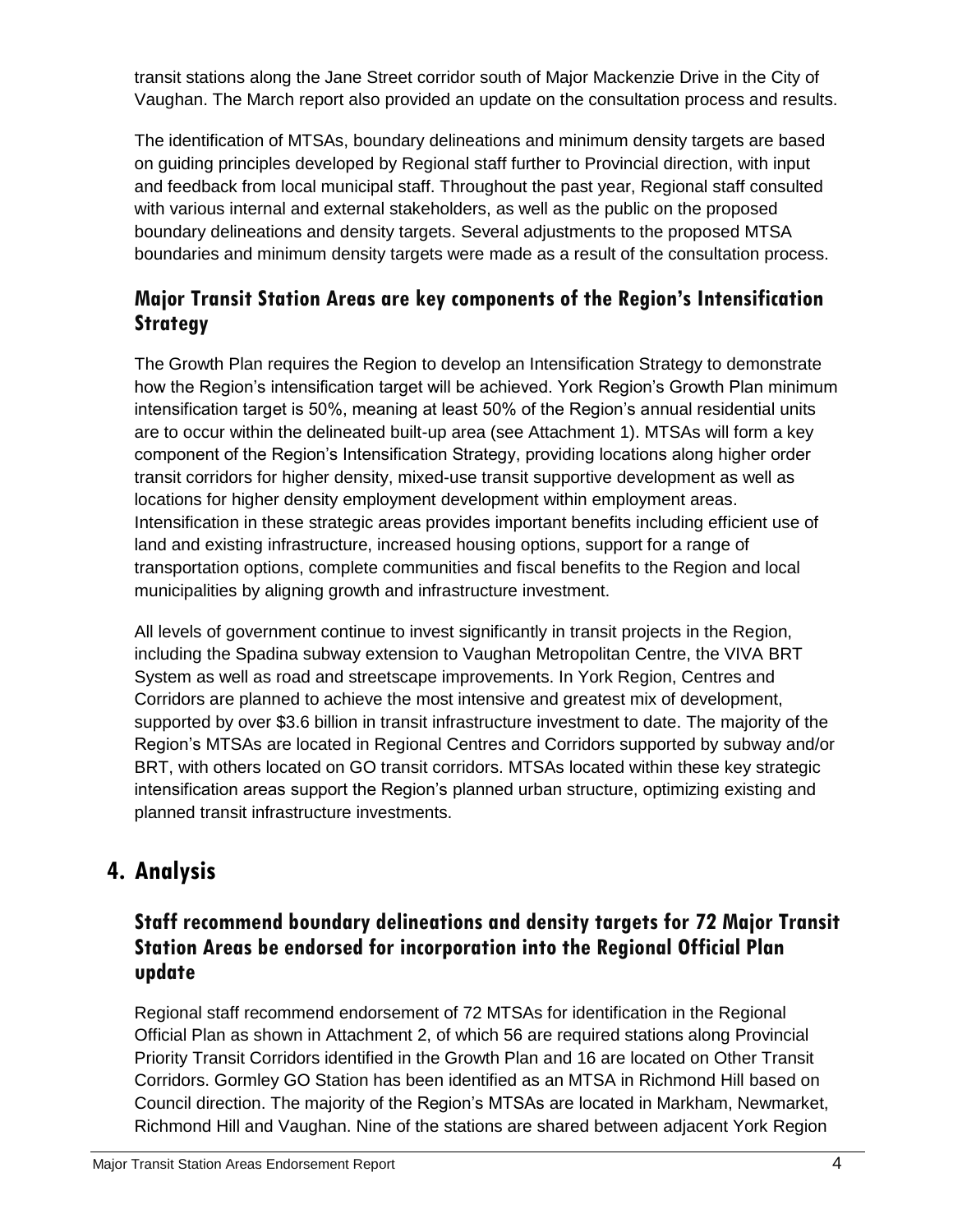local municipalities and three stations are shared with the City of Toronto. The detailed mapping for each of the 72 individual MTSAs, including proposed boundary delineations and minimum density targets, are shown in Attachment 3.

GO Transit, future BRT and subway corridors located outside of Provincial Priority Transit Corridors were assessed and considered for their potential to be included as MTSAs. These corridors are identified as Other Transit Corridors in Attachment 1. Recommended MTSAs on Other Transit Corridors are generally located on a Regional corridor, have planned intensification potential, have station locations and have some certainty for approved or committed funding for higher order transit. The 16 MTSAs on Other Transit Corridors are located along the Davis Drive BRT Corridor, Highway 7 BRT Corridor, Richmond Hill GO Line, Stouffville GO Line, Yonge Street Subway Corridor and the Yonge Street BRT Corridor.

Future transit stations along Jane Street in the City of Vaughan have also been identified as MTSAs on Attachment 2 as per Council direction but additional work is required to confirm station locations, delineate boundaries, and propose density targets. These MTSAs will be brought forward for endorsement through a separate report. Additional transit corridors with no committed rapid transit funding such as Major Mackenzie Drive in Markham do not include proposed MTSAs at this time. Potential or future GO train stations along the existing Barrie, Richmond Hill and Stouffville GO Transit Lines as well as the potential stations along the 407 Transitway and Peterborough GO Transit Line, without approved or committed funding, are also not recommended as MTSAs at this time.

Regional staff will continue to work with local municipal staff to identify and recommend additional new MTSAs as transportation infrastructure expands, when the anticipated level of intensification for specific transit corridors or areas increases and when station locations become more certain.

### **Feedback from local municipalities on boundary delineations and density targets informed final proposed Major Transit Station Areas**

Since the outset of planning for MTSAs in 2018, Regional staff have worked closely with local municipal staff on MTSA identification, delineation and development of minimum density targets. During the consultation process, local municipal staff provided detailed feedback on site-specific boundary and density targets reflecting local conditions.

Comments consisted of suggestions for technical boundary adjustments, the removal of existing low density residential lands, school sites, storm water management (SWM) ponds and natural heritage system (NHS) lands, and adjustments to proposed density targets for select MTSAs. While refinements have been made on the periphery of MTSAs, singledetached homes within close proximity to the transit station have been included in the delineation to allow for potential long-term redevelopment of these key lands close to higher order transit. By including these areas within protected MTSA boundaries, protection from appeal is also afforded to these lands. School sites, NHS lands, SWM ponds located in close proximity to the transit station have generally been included to provide a diverse range and mix of land uses which support the creation of complete communities and to promote a contiguous boundary and/or eliminate any holes or gaps within the MTSA.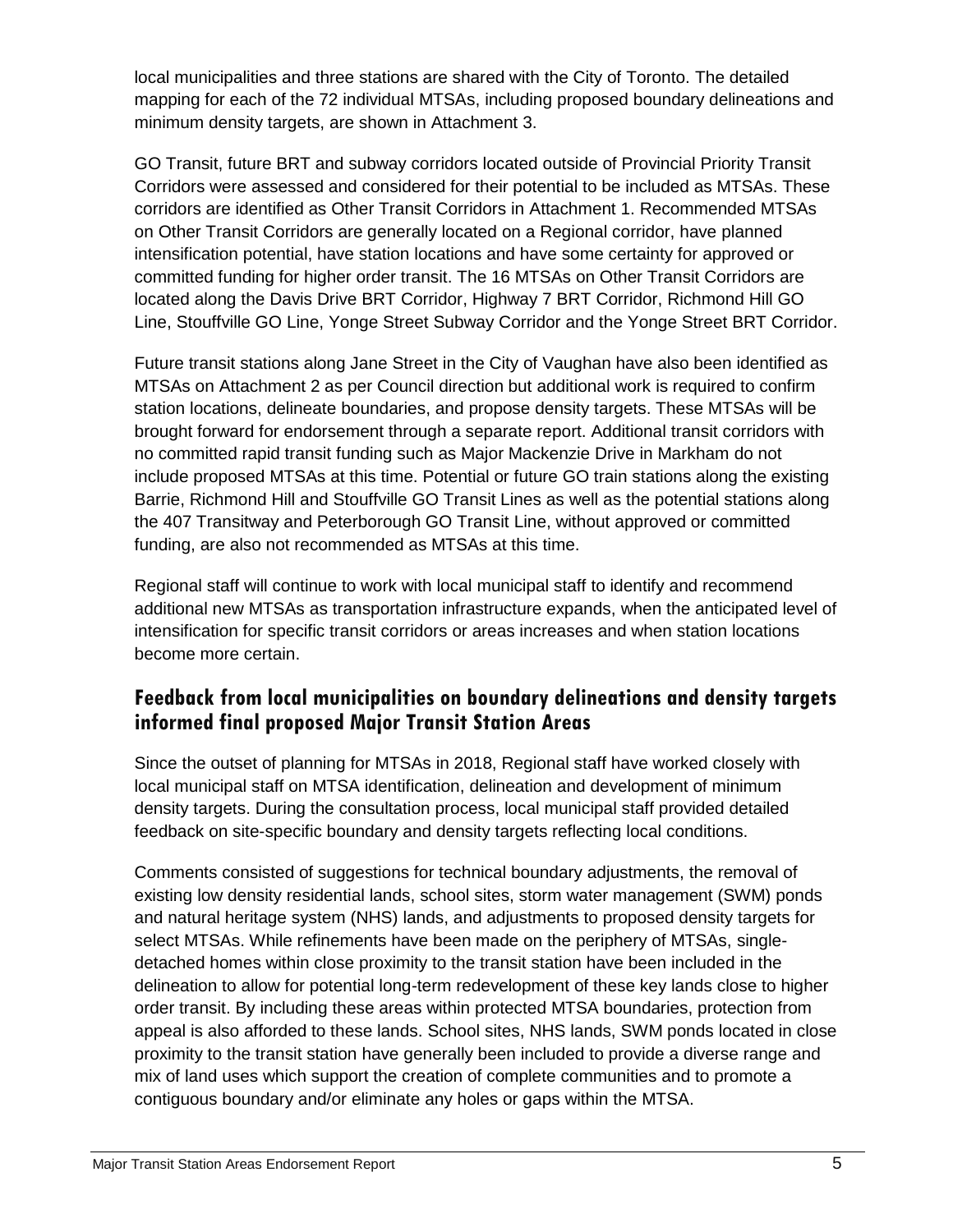A summary of the comments and feedback provided from local municipal staff and local Council, Regional staff's response to the comments, as well as the updates to the MTSAs can be found in Attachment 4.

### **Stakeholders have been generally supportive of the proposed Major Transit Station Area boundaries and density targets**

Public consultation feedback suggests residents are generally supportive of the increased density, mixed-use and transit-oriented development contemplated for MTSAs in urban areas. Residents expressed support for increased transit capacity and options for active transportation as well as the development of more walkable communities built with attractive urban form. There were some concerns regarding the potential impact of increased traffic in MTSAs and the need for additional public service facilities such as police and fire protection services, schools and community centres.

Regional staff also consulted external agencies including Metrolinx, the Toronto Transit Commission (TTC), Conservation Authorities (Toronto and Region Conservation Authority and Lake Simcoe Region Conservation Authority), York Region Rapid Transit Corporation (YRRTC), local school boards (York Region District School Board and York Region Catholic District School Board), the Building Industry and Land Development Association, and the Planning Advisory Committee on the Region's MTSAs. More details on the consultation events and methods used to inform and engage stakeholders on the Region's MTSAs can be found in the [March 2020](https://yorkpublishing.escribemeetings.com/Meeting.aspx?Id=607985f5-aa03-4d9a-a5a7-95e24db3da8e&Agenda=Merged&lang=English&Item=44) Major Transit Station Areas Update Report.

A summary of comments and feedback on the high-level themes received from external stakeholders and the public with Regional staff's responses and recommendations used to guide the proposed MTSA boundary and density target refinements can be found in Attachment 5.

### **Gormley GO Station has been added and 14th Avenue GO Station has been removed from the Region's MTSA network since the March 2020 update report**

Based on direction from Council and input received since the Major Transit Station Areas Update Report in [March 2020,](https://yorkpublishing.escribemeetings.com/Meeting.aspx?Id=607985f5-aa03-4d9a-a5a7-95e24db3da8e&Agenda=Merged&lang=English&Item=44) the Gormley GO Station in Richmond Hill has been added. The 14th Avenue GO Station originally proposed has been removed as a proposed MTSA as Metrolinx is no longer planning for a station at that location. City of Markham planning staff are in agreement with removal of this station from the Region's MTSA network.

Gormley GO Station is located within the Oak Ridges Moraine Conservation Plan, Greenbelt Plan, Gormley Heritage Conservation District Plan and part of the West Gormley Secondary Plan. With very limited development potential due to Provincial policy restrictions based on its location in a rural settlement and conservation district area, a minimum density target of 10 residents and jobs per hectare is proposed for Gormley GO Station. An alternative density target request from the Province is not required for Gormley GO Station as it is not located on a Provincial Priority Transit Corridor and therefore not subject to Provincial minimums.

The Gormley GO Station is located within the Protected Countryside designation as per the Oak Ridges Moraine Conservation Plan. In accordance with Council direction, staff have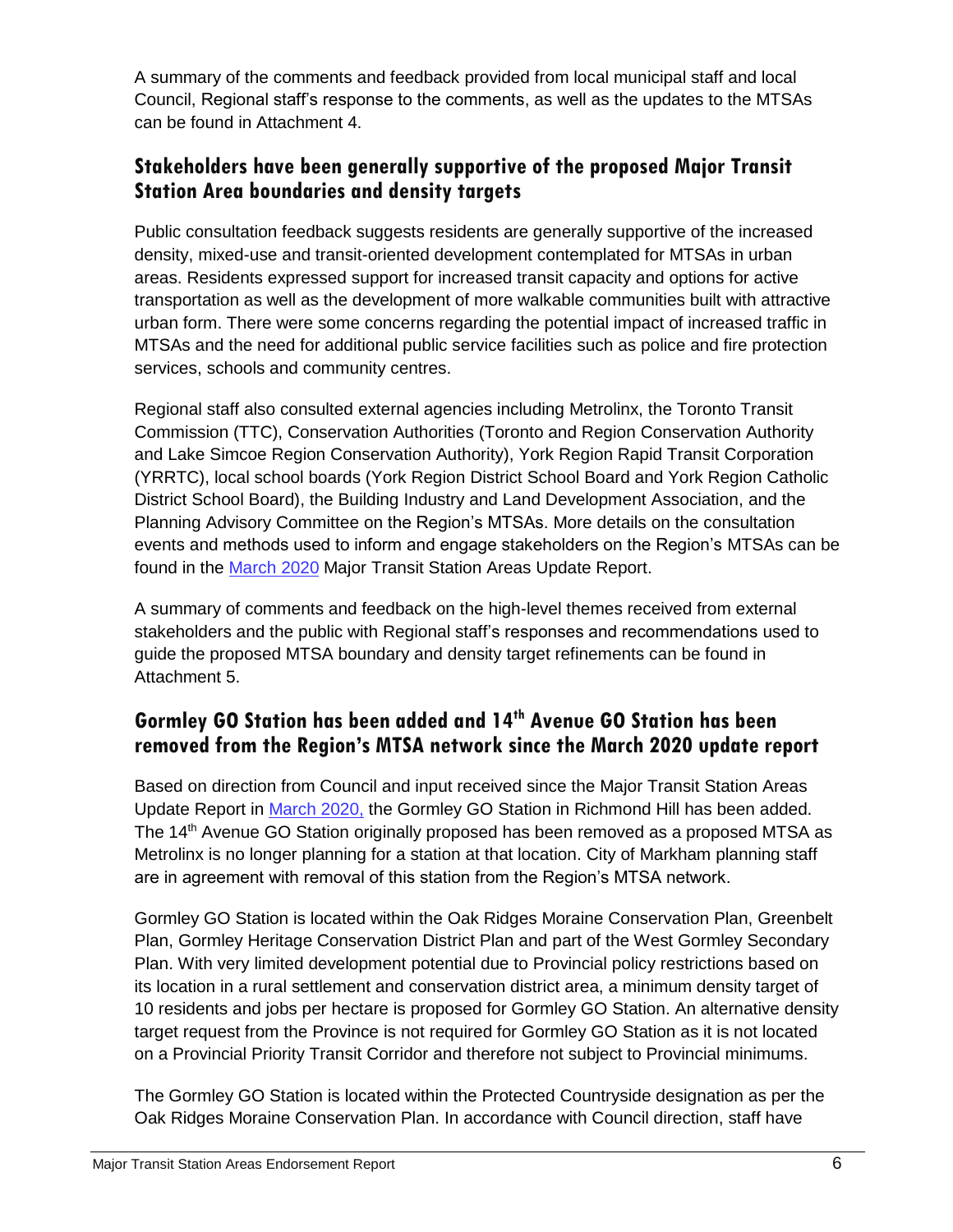delineated a boundary for the MTSA which conforms with the Growth Plan (see Attachment 7 for more details). This includes lands within the Settlement Area that are within an 800 metre radius of a transit station, representing about a 10-minute walk. The proposed MTSA boundary also includes a small portion of the West Gormley Secondary Plan area which currently provides the only developable lands within the 800 metre radius of the station. Lands within the Gormley hamlet and Heritage Conservation District are not expected to provide opportunities for redevelopment. Further development of lands within the vicinity of the station would require amendments by the Province to the Oak Ridges Moraine Conservation Plan to permit a Settlement Area designation. If the Province were to amend provincial policies in this regard, a revised MTSA boundary could then be proposed. Until then, current Provincial Plan designations apply.

#### **Identification of four future subway stations and two future GO stations as Major Transit Station Areas are contingent upon final approval from Metrolinx**

The precise location of four subway stations (Steeles, Clark, Royal Orchard and Langstaff-Longbridge subway stations located along the Yonge North Subway Extension) and two GO rail stations (Kirby GO Station in Vaughan and Mulock GO Station in Newmarket) are subject to final confirmation from Metrolinx. Delineations and density targets for these six MTSAs may require refinements depending on final decisions on these future stations from Metrolinx.

#### **Two Major Transit Station Areas require an alternative density target**

Two MTSAs in York Region require alternative minimum density target approvals by the Province as they will not be able to meet Growth Plan minimum density requirements. Alternative minimum density targets are proposed for the Highway 407 Subway Station in Vaughan and King City GO Station MTSAs.

Development potential in the Highway 407 Subway Station MTSA in Vaughan is restricted due to its location in the Provincial Parkway Belt West Plan area. The lands in the MTSA are currently reserved by the Province for Provincial infrastructure and complementary uses. City of Vaughan staff are in agreement with Regional staff that an alternative density target of zero should be proposed for this MTSA until these lands are removed from the Parkway Belt West Plan designation by the Province. Once the lands are removed, appropriate density targets will be proposed for the Highway 407 Subway Station MTSA.

King City GO Station in the Township of King will not be able to meet the Growth Plan minimum density target of 150 residents and jobs per hectare for GO stations. An alternative density target of 80 residents and jobs per hectare is proposed to be requested for the King City GO Station MTSA as it is surrounded by mainly existing low density residential uses, buildings with heritage designations and natural heritage features which offer limited opportunity to consolidate parcels for higher density intensification. The alternative density target assumes the potential for redevelopment of selected parcels to stacked townhomes and low-rise apartments and was determined in collaboration with Township of King planning staff.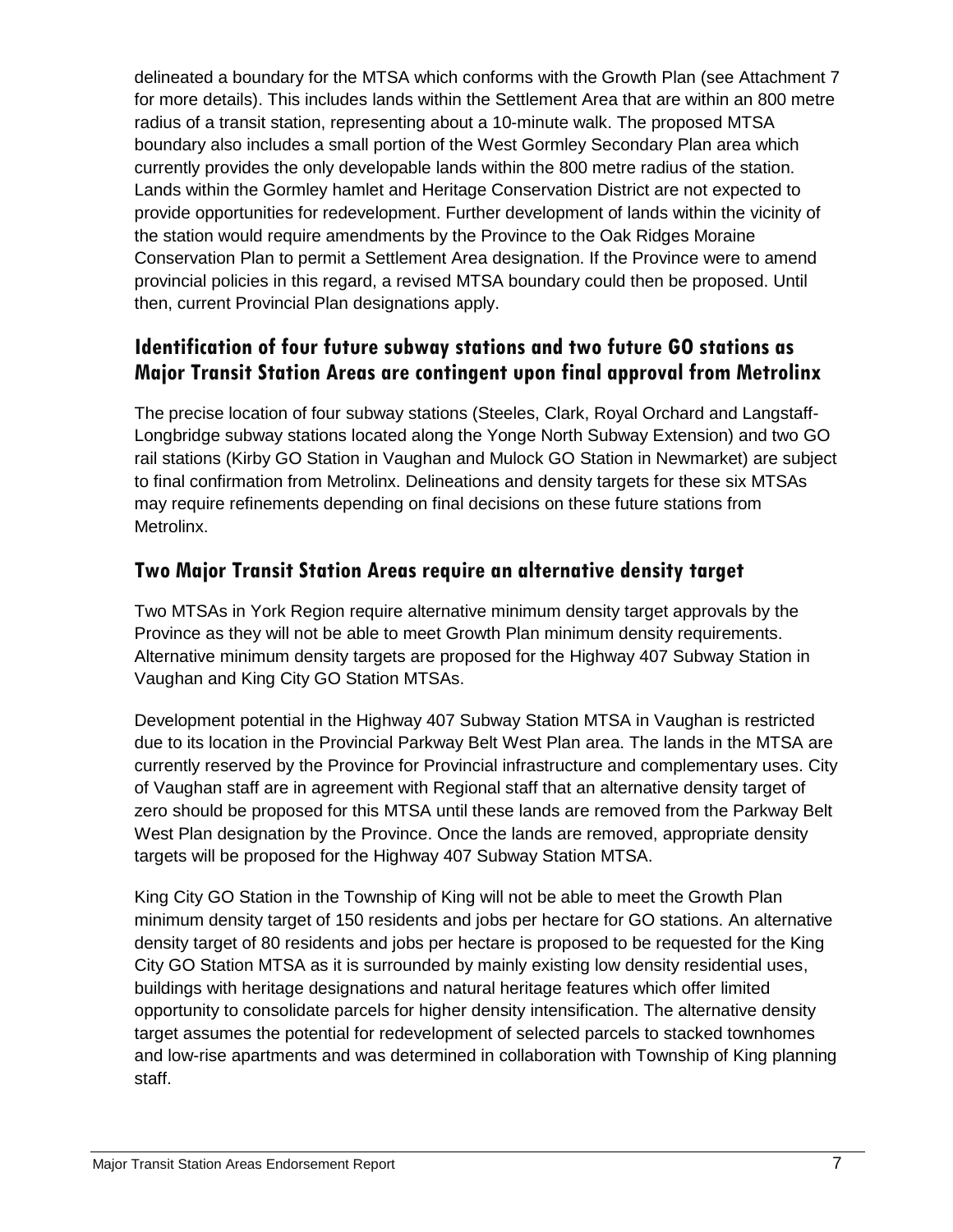## **Regional planning and transportation staff continue to work with City of Vaughan staff to advance identification of Major Transit Station Areas along the future Jane Street Bus Rapid Transit Corridor**

Further to Council direction in March 2020, Attachment 2 includes 6 potential station locations along the future Jane Street BRT Corridor as per the 2016-2020 Viva Network Expansion Plan for inclusion in the Regional Official Plan. Staff, in consultation with City of Vaughan staff and Regional transportation staff, have confirmed that further technical information and analysis is required to identify the precise future BRT stations locations along the corridor in order to delineate them as MTSAs and propose density targets.

Regional planning and transportation staff will continue to work in collaboration with City of Vaughan staff to advance the identification of MTSAs along Jane Street Corridor and bring them to Council for approval through a separate report.

#### **Regional Official Plan Preliminary Policy Directions are proposed to guide future growth and development of Major Transit Station Areas**

Regional staff have proposed preliminary policy directions to introduce a new framework for the Regional Official Plan to guide how future growth and development will be accommodated within MTSAs in York Region. MTSAs should provide an appropriate mix of land uses and high quality, transit-supportive development and support the planning of transit-oriented communities, and the significant financial investment in transit infrastructure in the Region's Centres and Corridors. Table 1 summarizes the preliminary policy directions categorized under six theme areas. These policy directions will be used to develop policy for the Regional Official Plan update. More details can be found in Attachment 6.

| <b>Theme Area</b>                               | Summary of Theme Area and Preliminary Policy Directions                                                                                                                                                                                                                                                           |
|-------------------------------------------------|-------------------------------------------------------------------------------------------------------------------------------------------------------------------------------------------------------------------------------------------------------------------------------------------------------------------|
| <b>MTSA Mapping</b><br>and Density<br>Targets   | The Growth Plan requires MTSAs to be identified and mapped<br>with minimum density targets in the Regional Official Plan.                                                                                                                                                                                         |
|                                                 | Provincial requirements including definitions and mapping for<br>$\bullet$<br>MTSAs and Provincial Priority Transit Corridors, minimum<br>density targets and detailed mapping of boundary delineations<br>for the Region's MTSAs as well as general policies relating to<br>future refinements will be provided. |
| Local Municipal<br>Planning for<br><b>MTSAs</b> | The Regional Official Plan will provide guidance for local<br>٠<br>municipalities to plan for MTSAs by specifying clear roles and<br>responsibilities.                                                                                                                                                            |
|                                                 | Policy directions will include clarifying the role of local<br>$\bullet$<br>municipalities, which include providing the detailed land use                                                                                                                                                                         |

# **Table 1**

# **Summary of Preliminary Policy Directions for MTSAs**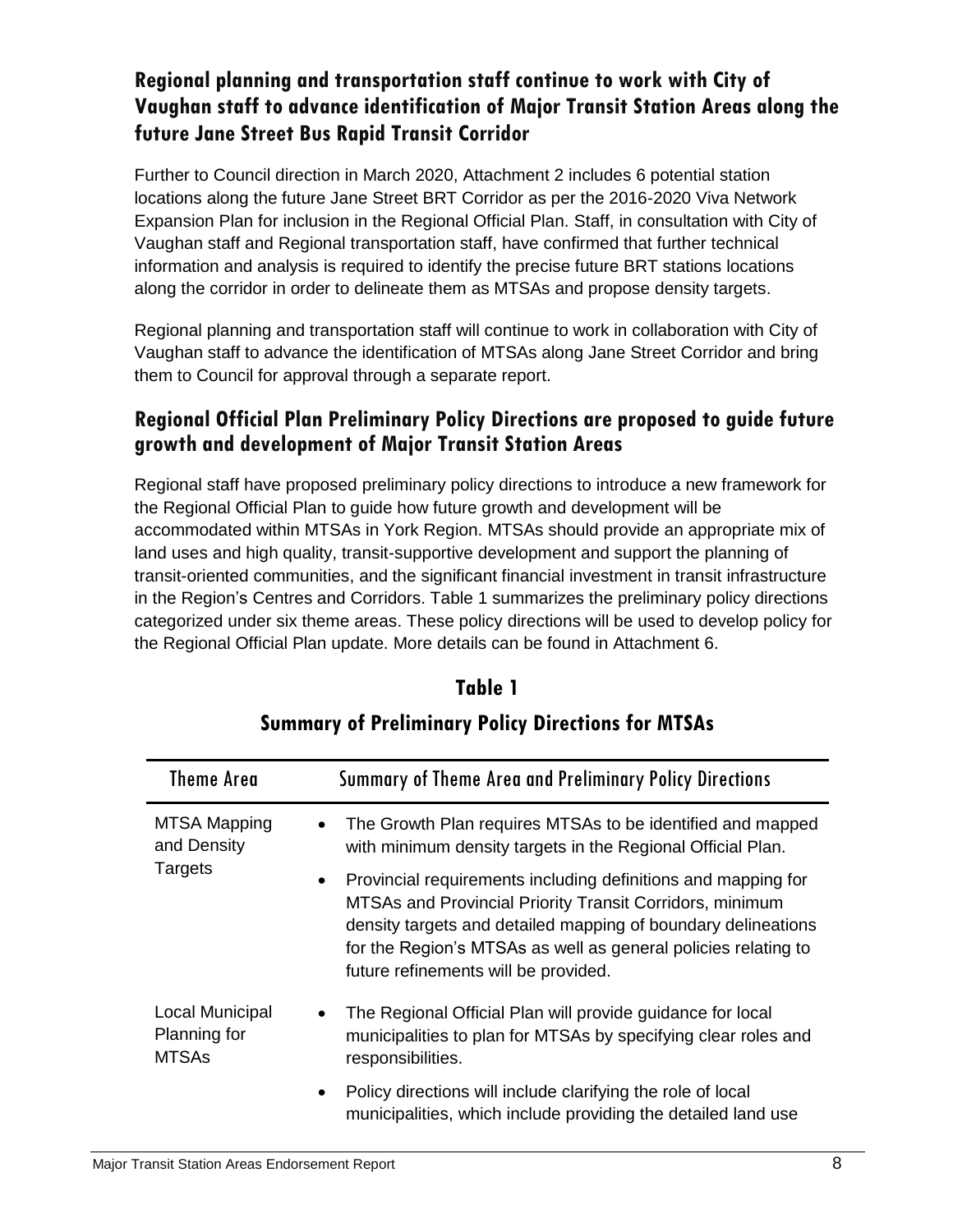| <b>Theme Area</b>                                       | Summary of Theme Area and Preliminary Policy Directions                                                                                                                                      |
|---------------------------------------------------------|----------------------------------------------------------------------------------------------------------------------------------------------------------------------------------------------|
|                                                         | planning for MTSAs, including official plan designations,<br>zoning standards, height, and inclusionary zoning provisions.                                                                   |
| <b>MTSAs within</b><br>$\bullet$<br>Employment<br>Areas | MTSAs within employment areas are planned to provide high<br>density employment uses along higher order transit corridors.                                                                   |
|                                                         | Policy directions will include clarifying that employment area<br>designations would continue to apply within MTSAs to protect<br>employment lands for higher density employment uses.       |
| Transit-<br>Oriented<br>Development                     | MTSAs will be designed as transit-oriented communities and<br>accommodate a range of land uses supporting a high level of<br>transit-usage and active transportation.                        |
| in MTSAs<br>$\bullet$                                   | Policy directions will include policies for local municipalities to<br>create high-quality transit-oriented communities relating to<br>urban design, public realm and active transportation. |
| Monitoring<br>Progress in<br><b>MTSAs</b>               | Comprehensive monitoring and on-going assessment will help<br>York Region measure the success of growth and development<br>within MTSAs.                                                     |
|                                                         | Policy directions will include working with local municipalities<br>to monitor and report on planning and development activity<br>within MTSAs.                                              |
| Prioritization<br>and<br>Optimization of                | Prioritizing growth and intensification in locations with existing<br>and/or committed infrastructure such as MTSAs will maximize<br>return on investment.                                   |
| Infrastructure<br>Investments for<br><b>MTSAs</b>       | Policy directions will include working with local municipalities<br>to provide transit facilities and amenities that support existing<br>and planned transit infrastructure.                 |

#### **Final Major Transit Station Area delineations, minimum density targets and a Major Transit Station Area policy framework will be incorporated into the Region's updated Official Plan**

Regional staff will continue to work in close collaboration with local municipal staff to develop the Region's Intensification Strategy. MTSA delineations, minimum density targets and policy will be incorporated into the Region's updated official plan. A draft Regional Official Plan is scheduled for completion in mid-2021.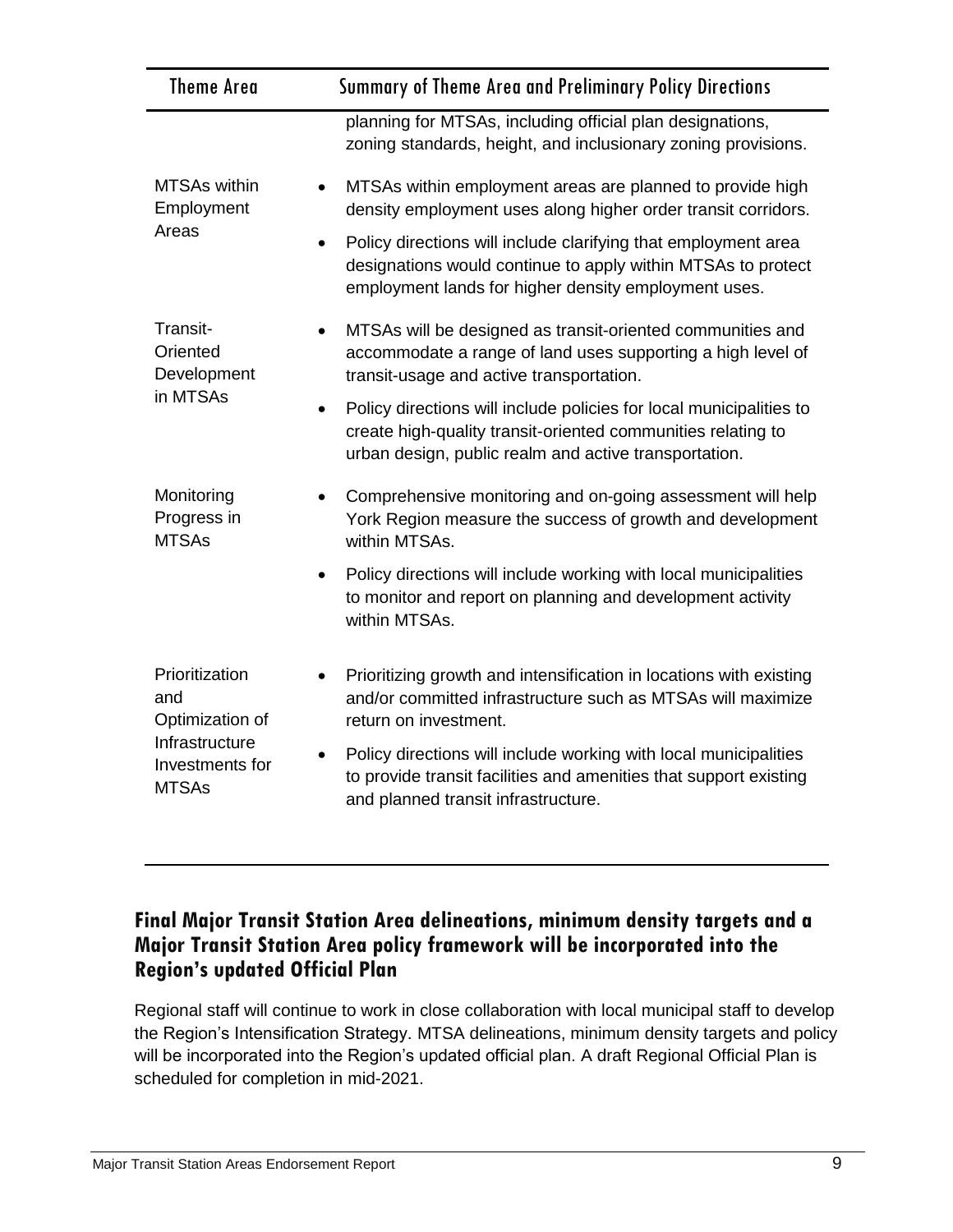# **5. Financial**

The MTSAs work and consultation process has been undertaken with the existing staff complement and budget of the Planning and Economic Development Branch.

## **6. Local Impact**

Local municipalities are key partners in the development of the Region's MTSA delineations, minimum density targets and policy framework. Extensive consultation with local municipal staff and consideration for local municipal council decisions informed recommendations on the recommended MTSA boundary delineations and density targets. Local municipal staff are also engaged through one-on-one meetings and regular meetings of the York Region MCR Local Municipal Working Group. Regional planning and transportation staff will continue to work with City of Vaughan staff to finalize MTSAs along the Jane Street corridor.

# **7. Conclusion**

This report, along with the attachments, provide Regional staff's recommendations on the proposed MTSA boundaries, minimum density targets and policy directions as part of the Regional Official Plan update in keeping with Provincial direction.

MTSAs are a key component of York Region's Intensification Strategy, which play a vital role in strengthening and further enhancing the Region's planned urban structure and advancing the Region's city building initiative. Seventy-two Major Transit Station Areas with detailed mapping of boundary delineations and minimum density targets presented in this report are proposed to be identified in the Regional Official Plan. The Gormley GO Station MTSA in Richmond Hill has been added based on Council direction and the 14<sup>th</sup> Avenue GO Station in Markham has been removed from the Region's MTSA network; Jane Street BRT MTSAs for endorsement will follow pending finalization of station locations. Two MTSAs will require Provincial approval of alternative targets, which includes the Highway 407 BRT Station and King City GO Station MTSAs. New MTSAs will be added, as appropriate, when the timing of future higher order transit corridors and stations becomes certain.